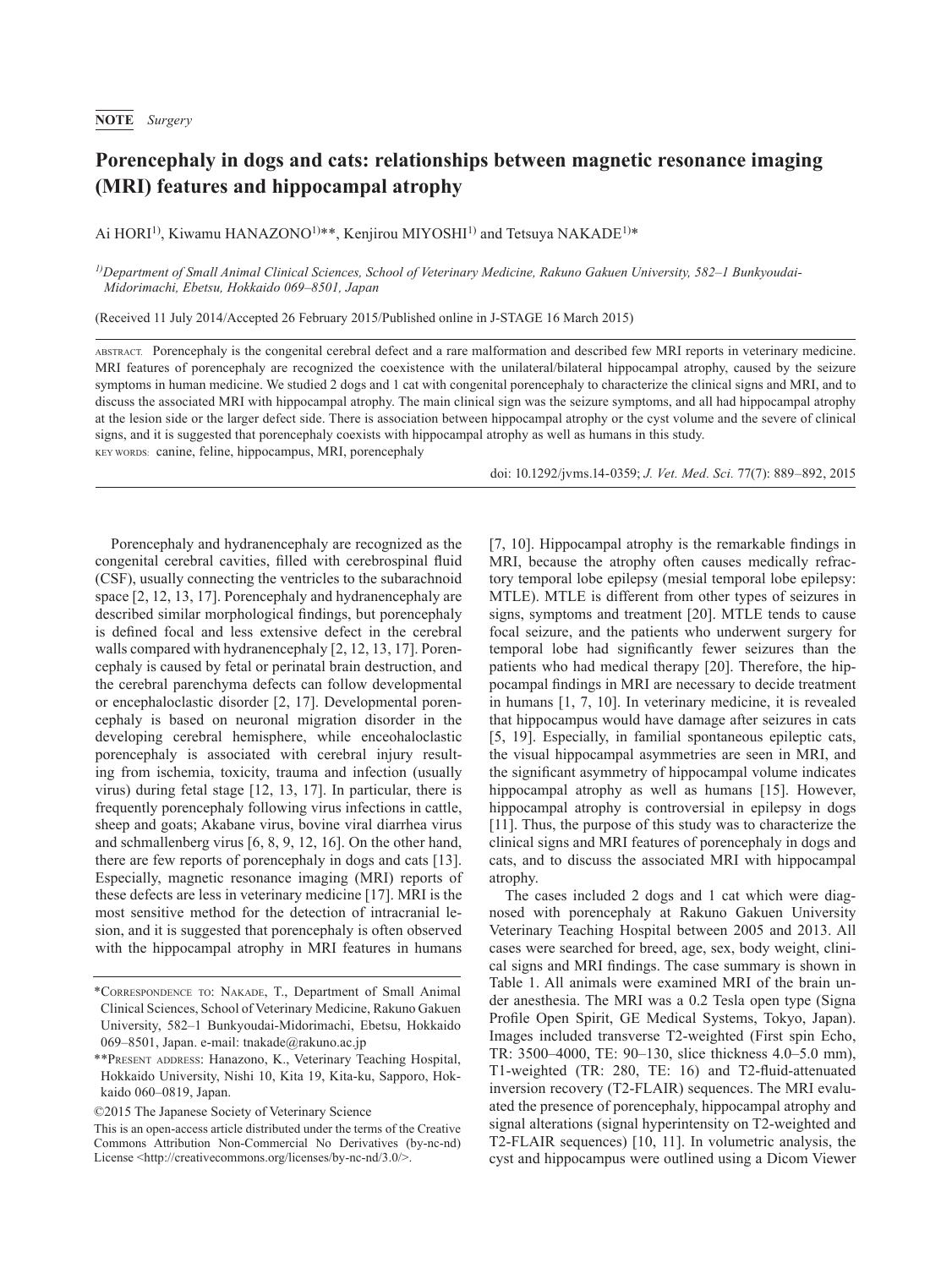| Case number | Breed                         | Age/Sex | $BW$ (kg) |
|-------------|-------------------------------|---------|-----------|
| $\log 1$    | Cavalier King Charles spaniel | 9m/F    | 5.80      |
| $\log 2$    | Toy Poodle                    | 6m/F    | 3.20      |
| cat 1       | Mixed breed cat               | 2v2m/M  | 5.85      |

Table 1. Case summary

Table 2. Seizure and neurological findings

| Case number | Seizure symptoms                  | Neuological findings                           |  |
|-------------|-----------------------------------|------------------------------------------------|--|
| $\log 1$    | Secondary generalized seizures    | Chewing, excitement, fly-biting                |  |
| $\log 2$    | Complex focal seizures            | Aggression, facial paralysis at the right side |  |
| cat 1       | Generalized tonic-clonic seizures | Reduced vision (oculus dexter)                 |  |

Table 3. MRI features

| Case number | Location                                                                                                  | Cyst ratio | Asymmetric ratio |
|-------------|-----------------------------------------------------------------------------------------------------------|------------|------------------|
| $\log 1$    | Left temporal, parietal, occipital lobes                                                                  | 0.17       | 32.5             |
| $\log 2$    | Left rostral, frontal, parietal lobes                                                                     | 0.1        | 15.5             |
| cat 1       | Left rostral, frontal, parietal, temporal, occipital lobes,<br>connected with the right lateral ventricle | 0.53       | 100              |

(AZE Vartual Place Lexus, Tokyo, Japan), and the volumes were multiplying the area of each slice (mm<sup>2</sup>) with the slice interval. We evaluated cyst ratio as cyst volumes divided by total intracranial volume, and asymmetric ratio as the difference between right and left hippocampal volume divided by the larger hippocampus [[10, 11](#page-3-11)]. In asymmetric ratio, 6% or more was regarded as the pathologic hippocampal atrophy according to Kuwabara *et al.* [[11\]](#page-3-10).

Although there was no considerable overlap with the breeds and age in dogs, there was generally a great preponderance of young age (Table 1). All cases were presented seizures without consciousness; dog 1 had secondary generalized seizures as focal seizures, dog 2 had complex focal seizures, and cat 1 had generalized tonic-clonic seizures (Table 2). Dog 1 had abnormal behavior, such as chewing and excitement, before generalized seizures, and the dog showed "fly-biting" after the seizures for 5–6 min. On the other hand, dog 2 had no generalized seizures, but had abnormal behavior, such as aggression. The behavior was thought as complex focal seizures like altered mentation. In addition, the dog was observed facial paralysis at the right side. Cat 1 had no neurological signs before generalized seizures, but the cat became excited for a period of time after seizures. The cat showed an increasing frequency of the seizures despite of treatment. The seizures were uncontrolled with phenobarbital (1.28 mg/kg twice per day). Also, the cat had reduced right vision in neurological examinations, since the cat was 6-month-old. In MRI features, the presence of porencephalic defect was cortical-subcortical cavitation at the left side in all animals (Table 3). The main extent of cyst was unilateral in all cases (Fig. 1). Cat 1 had the extended lateral ventricle like hydrocephalus, because the left corticalsubcortical defect at the temporal lobe connected with right lateral ventricle. There was also no preponderance of the location in all cases, but there was association with cyst ratio

and asymmetric ratio (Table 3). Hippocampus was visually detected in all cases, but the left hippocampus in cat 1 was not described. The less hippocampal volume or hippocampal loss was recognized at the main cyst side, and the asymmetric ratio had relevance to cyst ratio in all cases. In another matter, the right middle ear cavity in dog 2 had abnormal signals (Fig. 2).

Porencephaly is an unusual intracranial defect in dogs and cats, which described few reports in veterinary literature. In humans, it is recognized that the patients with congenital porencephaly have amygdalar-hippocampal atrophy and MTLE is secondary to the atrophy [\[10\]](#page-3-11). In this study, the seizure symptoms were striking. Dog 1 and dog 2 had focal seizures, whereas cat 1 had generalized seizures, which was uncontrolled. These abnormal neurological findings seem temporal lobe epilepsy [[10](#page-3-11)]. It is reported that the main clinical sign in porencephaly is vestibulo-cerebellar sign [\[2–4, 12, 17](#page-3-0)]. However, there was no vestibulo-cerebellar sign in all cases, and compared with MRI, the clinical signs corresponded to the lesion: focal/generalized tonic-clonic seizures showed a forebrain disorder, in particular, reduced vision at oculus dexter in cat 1 was consistent with the left occipital lobe lesion. Though dog 2 had facial paralysis at the right side, otitis interna which was unrelated to porencephaly was observed as incidental findings in MRI. In addition, the otitis inflammation was located in part of tympanic bulla, so vestibular signs could have not been observed. In hippocampal volumetric analysis, we found a high prevalence of asymmetric hippocampus. All cases had the less hippocampal volume or hippocampal loss at the lesion side or the larger defect side. Furthermore, the severity of seizure symptoms was attributed to cyst ratio and asymmetric ratio; cat 1 had uncontrolled and increasing frequency of the seizures that were most serious, and the asymmetric ratio was the highest in all cases. In a recent report, it is suggested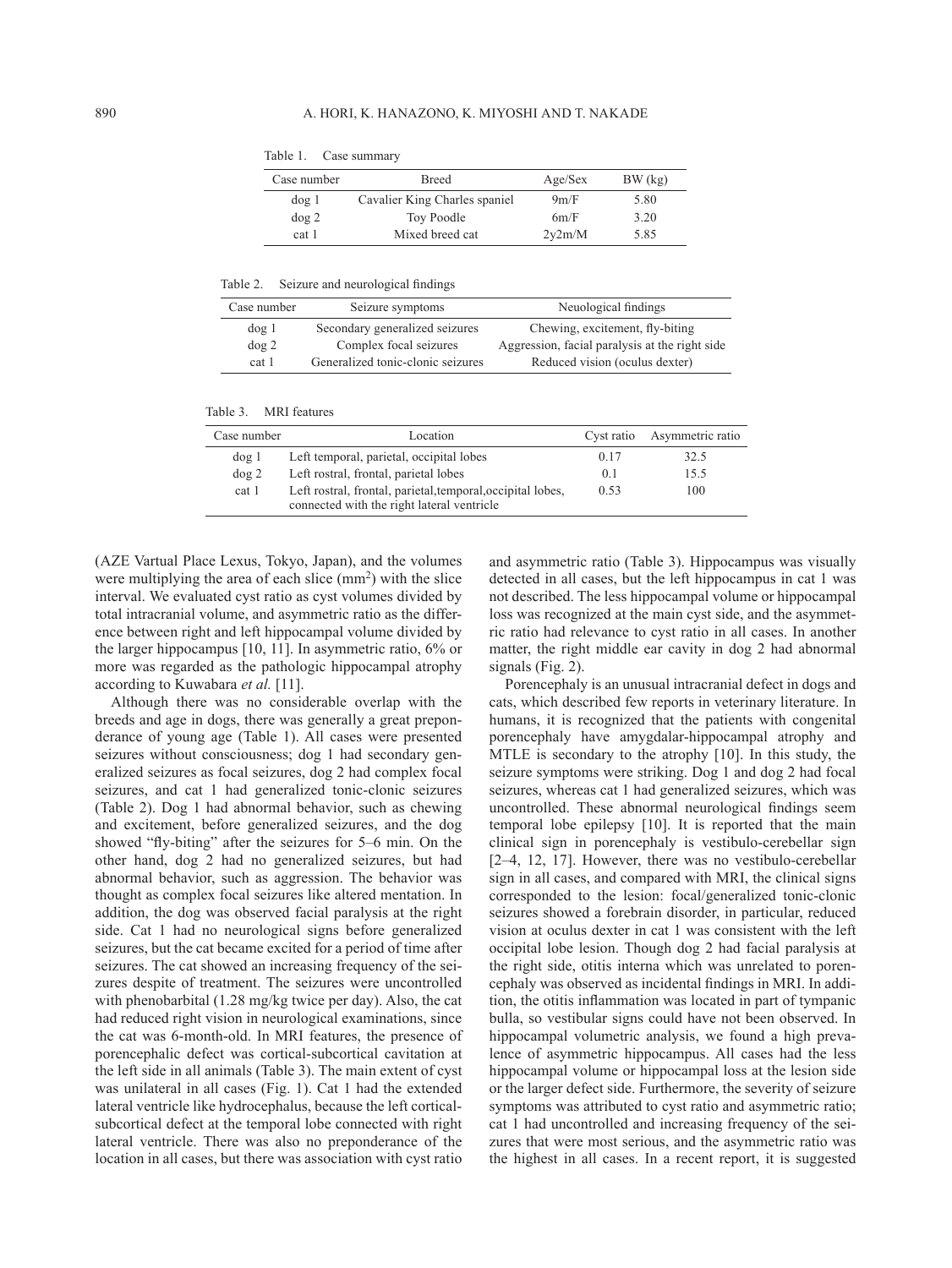## MRI OF PORENCEPHALY 891



Fig. 1. MRI of cases with porencephaly. a, b; The lesion on transverse T2-weighted image in dogs 1–2, respectively. c; The lesion on transverse T2-weighted image in cat 1. d, e: The hippocampus (arrow) on transverse T2-FLAIR image in dogs 1–2, respectively. f: The right hippocampus (arrow) on transverse T2-FLAIR image in cat 1. The left hippocampus was not described, and it was suggested hippocampal loss.



Fig. 2. T2-weighted MRI in dog 1. The lesion (arrow) was hyperintense on T2-weighted, T2-FLAIR and T1-weighted images at the right middle ear cavity. The enhancement was not seen.

that the seizure symptoms have relevance to hippocampal atrophy, but not the porencephalic location or morphology [[10](#page-3-11)]. However, both cyst ratio and asymmetric ratio had correlation with the seizure symptoms in this study. In humans, the focus of seizures could be identified by electroencephalography (EEG), but the cases in this study did not undergo EEG because EEG studies with animals have needed sedation, which can affect cognitive processing [[18](#page-3-12)]. Thus, we are required to suspect the lesion by the pattern of seizures. It is not possible to identify the focus of seizures in only MRI, but the cases in this study showed focal seizures and uncontrolled seizures like MTLE. It suggests that mesial temporal lobe in the cases with porencephaly may cause the focus of seizures. In humans, the cause of mesial temporal sclerosis is not revealed, but it is indicated that hippocampal atrophy occurs due to ischemic or/and cerebral vascular occlusion [[10](#page-3-11)]. Actually, cyst ratio had relevance to the asymmetric ratio as well as the severity of seizure symptoms. It means that the atrophy or loss may be caused by the cyst or seizures. The signal abnormalities were recognized in hippocampus after seizures, but there was no correlation between hippocampal atrophy and the damage of focal seizures in the patients with porencephary [[10\]](#page-3-11). In veterinary medicine, it is cleared that frequent seizures tend to cause necrosis of hippocampus and piriform lobe in cats with idiopathic epilepsy, but the lesions in the study were observed in bilateral, in contrast to the lesions of porencephaly [\[5\]](#page-3-8). Furthermore, it is revealed that the cats with typical limbic seizures have hippocampal atrophy [[15\]](#page-3-9). However, the left hippocampus in cat 1 was not described completely in MRI, so it is suggested that the cat had congenital hippocampal loss in connection with porencephaly. According to Ho *et al.*, it is suggested that the reduced cerebral blood flow may damage the washed area [[10](#page-3-11)]. In this study, the defect side corresponded with the hippocampal atrophy side, and the defects in all cases were located in the area, where the middle cerebral artery provides the blood supply [[3](#page-3-13)]. Hippocampus is supplied the blood by the rostral choroidal artery, which is the branches of the middle cerebral artery [\[3](#page-3-13)]. Therefore, the reduced blood supply can cause porencephaly and the atrophy or loss like humans. We discussed few cases in this study, so we have to need evaluate hippocampal volume in more animals with porencephaly. Also, we used a spin-echo method, but we may have described the hippocampal atrophy more